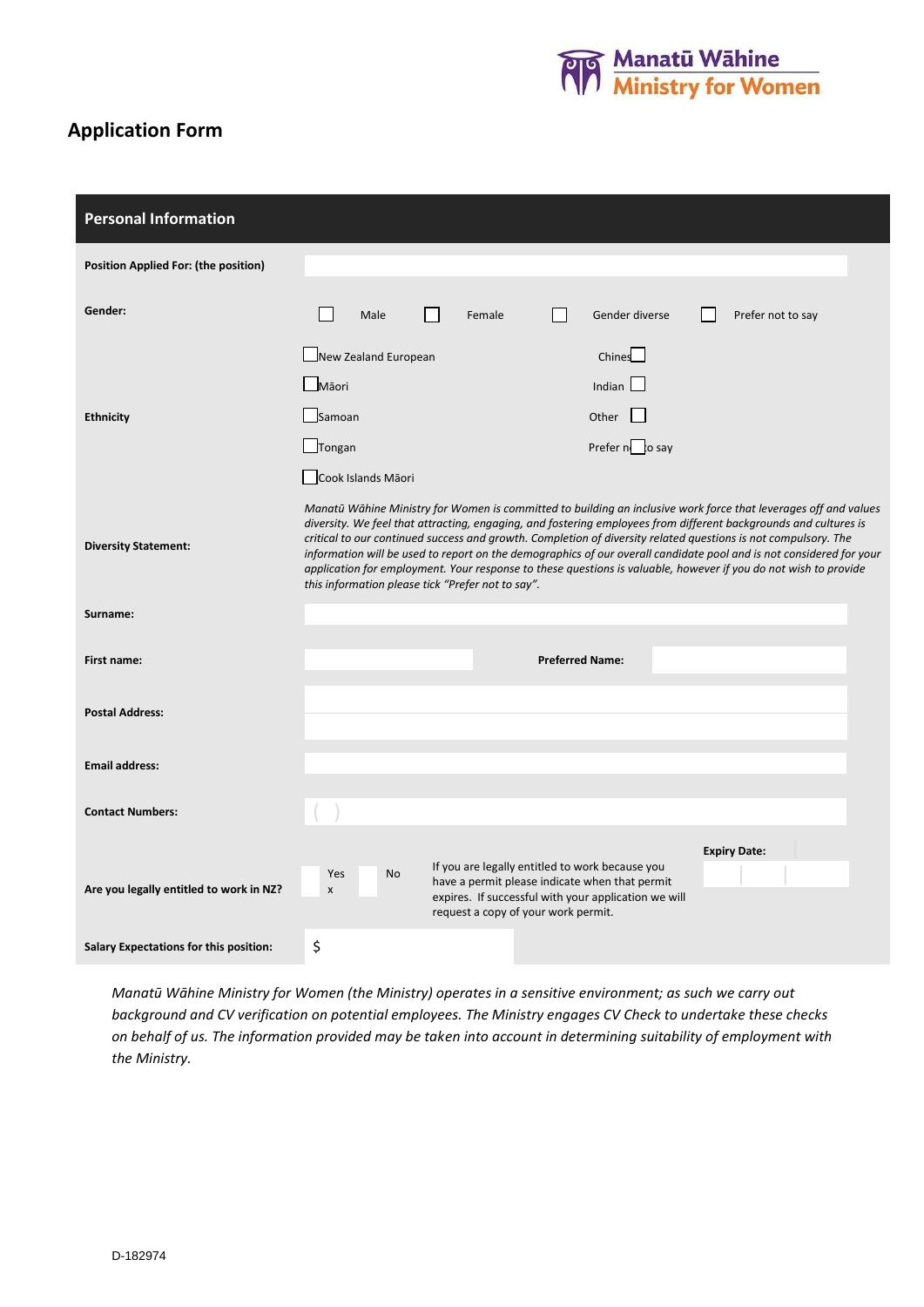| <b>Criminal Information</b>                                                                                                                                                                                                                                                                                  |            |           |
|--------------------------------------------------------------------------------------------------------------------------------------------------------------------------------------------------------------------------------------------------------------------------------------------------------------|------------|-----------|
| Please note that this check is subject to the Criminal Records (Clean Slate) Act 2004.<br>A criminal conviction will not necessarily exclude you from being considered for the position.                                                                                                                     |            |           |
| Do you have any criminal charges pending and/or are awaiting the hearing of charges in court in NZ or another country?                                                                                                                                                                                       | Yes        | <b>No</b> |
| Please note that under the Criminal Records (Clean Slate) Act 2004, you do not need to declare a New Zealand conviction if all of the following apply:                                                                                                                                                       |            |           |
| It has been 7 or more years since your most recent conviction and you have not re-offended; and<br>You have never had a custodial sentence imposed upon you (including detention at home, in hospital or at any secure facility); and<br>You have paid any fines/costs/compensation/reparation.<br>$\bullet$ |            |           |
| However, regardless of how long ago you were convicted, you are not eligible to conceal your conviction if:                                                                                                                                                                                                  |            |           |
| You have ever been convicted of a sexual offence; or<br>You have ever been disqualified from holding a driver license for repeat offending involving alcohol/drugs; or<br>The conviction was from overseas.                                                                                                  |            |           |
| Are there any charges against you yet to be heard?                                                                                                                                                                                                                                                           | Yes        | <b>No</b> |
| Have you ever changed your name by Statutory Declaration?                                                                                                                                                                                                                                                    | <b>Yes</b> | <b>No</b> |
| If you answered Yes to any of above, please provide details:                                                                                                                                                                                                                                                 |            |           |

## **Health & Wellbeing**

| Do you currently have, or have you ever had, a medical condition caused by gradual process, injury, mental health disorder, or<br>disability that could require some reasonable accommodations for you to be able to carry out the work of the position applied<br>for; or which could reasonably be expected to be aggravated or contributed to by the work of the position applied for?<br>Yes |  |  | <b>No</b> |
|--------------------------------------------------------------------------------------------------------------------------------------------------------------------------------------------------------------------------------------------------------------------------------------------------------------------------------------------------------------------------------------------------|--|--|-----------|
| *Please note these details will be kept strictly confidential and are only asked to ensure that the Ministry can provide our people<br>with any support they may require to bring their best selves to work.                                                                                                                                                                                     |  |  |           |
| If yes, please provide details and any actions required to minimise the injury &<br>provide you with a safe workplace.                                                                                                                                                                                                                                                                           |  |  |           |

If a disability, please advise what reasonable accommodations could be made to support you.

| <b>Qualification Information</b>        |                             |  |
|-----------------------------------------|-----------------------------|--|
| <b>Name of Educational Institution:</b> |                             |  |
| Location of institution:                |                             |  |
| <b>Qualification Gained:</b>            | <b>Qualification Major:</b> |  |
|                                         | (if relevant)               |  |
| <b>Date Graduated:</b>                  | Student ID#:                |  |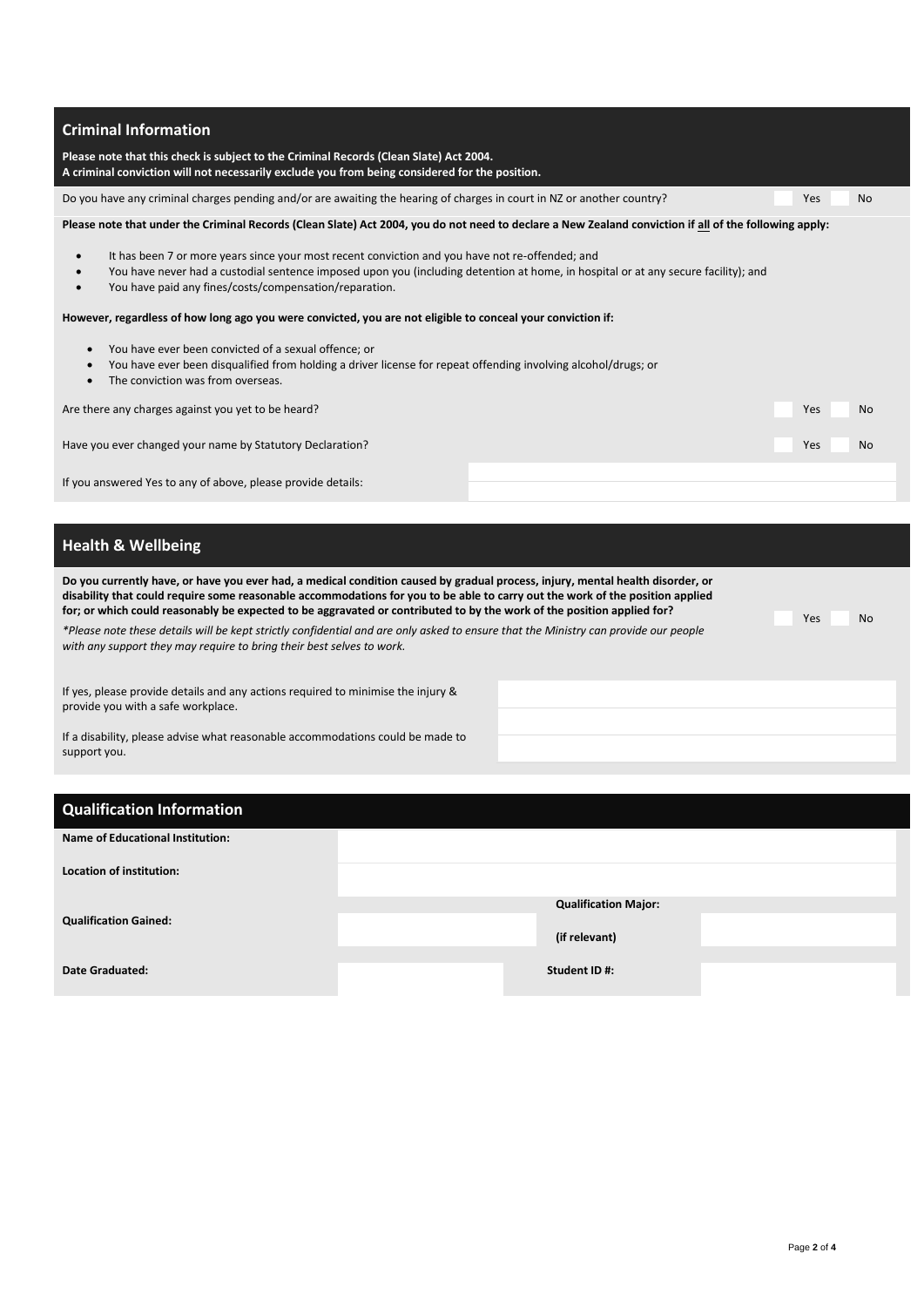| <b>Conflict of Interest</b>                                                                                                             |                                                                                                                                                                                                                                                                                                                                                                                                                                                                                                                       |
|-----------------------------------------------------------------------------------------------------------------------------------------|-----------------------------------------------------------------------------------------------------------------------------------------------------------------------------------------------------------------------------------------------------------------------------------------------------------------------------------------------------------------------------------------------------------------------------------------------------------------------------------------------------------------------|
| What constitutes a conflict of interest?                                                                                                | Examples:                                                                                                                                                                                                                                                                                                                                                                                                                                                                                                             |
|                                                                                                                                         | Financial interests in a supplier<br>$\bullet$<br>A reporting relationship with someone who you have a personal relationship with<br>$\bullet$<br>Anything that may make it look as though you would not be impartial<br>Dual reporting lines<br>Essentially, having competing interests or the appearance of competing interests<br>Do you have any perceived potential or actual conflict of interest that could impact your work with the<br>Ministry?<br><b>Yes</b><br><b>No</b><br>If yes, please declare these: |
| <b>Conflict/Disclosure Category:</b>                                                                                                    |                                                                                                                                                                                                                                                                                                                                                                                                                                                                                                                       |
| Name of other party:                                                                                                                    |                                                                                                                                                                                                                                                                                                                                                                                                                                                                                                                       |
| Details - include number of shares if applicable:                                                                                       |                                                                                                                                                                                                                                                                                                                                                                                                                                                                                                                       |
| I agree to contact the Ministry immediately to disclose<br>any perceived, potential, or actual conflict of interest                     |                                                                                                                                                                                                                                                                                                                                                                                                                                                                                                                       |
| during the recruitment process. (Please note that this<br>will not invalidate your application but will be taken into<br>consideration) | Signature<br>Date                                                                                                                                                                                                                                                                                                                                                                                                                                                                                                     |
|                                                                                                                                         |                                                                                                                                                                                                                                                                                                                                                                                                                                                                                                                       |
| Referees: Please provide two referees we can contact                                                                                    |                                                                                                                                                                                                                                                                                                                                                                                                                                                                                                                       |
| Name:                                                                                                                                   |                                                                                                                                                                                                                                                                                                                                                                                                                                                                                                                       |

| Name:                         |                       |  |
|-------------------------------|-----------------------|--|
| <b>Company &amp; Position</b> |                       |  |
| <b>Contact Phone Number:</b>  | Working relationship: |  |
| Name:                         |                       |  |
| <b>Company &amp; Position</b> |                       |  |
| <b>Contact Phone Number:</b>  | Working relationship: |  |

#### **Public Service Serious Misconduct Check Authorisation**

Do you consent to the disclosure to the Ministry of whether you have been subject to a serious misconduct investigation, either concluded and upheld or currently under investigation, from all previous Public Service and statutory Crown entity employers for the last three years? This will usually be conducted at the preferred candidate stage.

| I agree to contact the Ministry immediately to disclose                                              | Yes<br><b>No</b> |      |
|------------------------------------------------------------------------------------------------------|------------------|------|
| any investigations during the recruitment process.                                                   |                  |      |
| (Please note that this will not invalidate your application<br>but will be taken into consideration) | Signature        | Date |

### **Vaccination passport requirement**